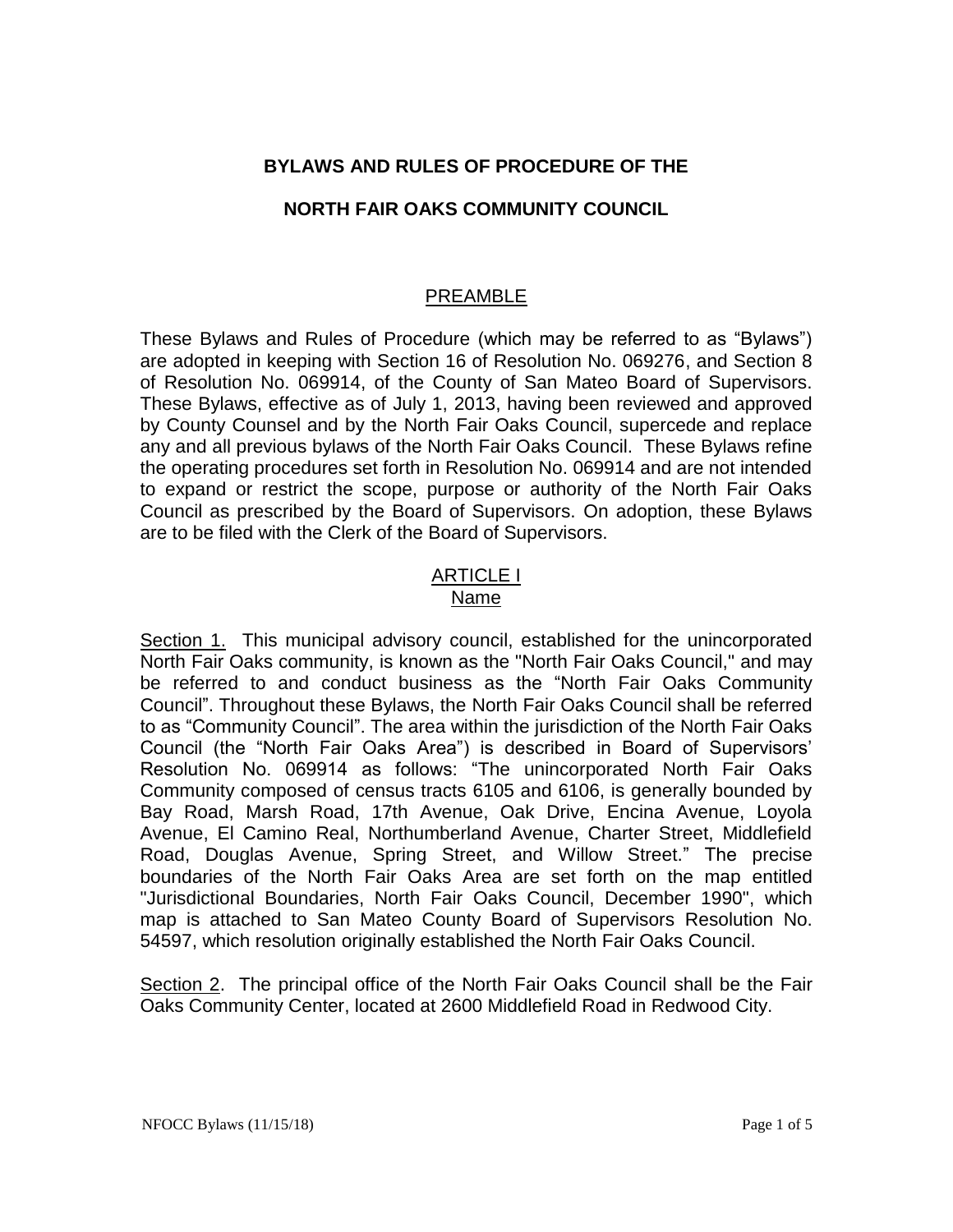# ARTICLE II Purpose and Scope

Section 1. The Community Council will represent the community and advise the San Mateo County Board of Supervisors on those matters which relate to the North Fair Oaks community, including, but not limited to, advice on matters of public health, safety, welfare, public works, policy, planning, community development, program development, and services pertaining to North Fair Oaks.

Section 2. The Community Council may study or cause the study of the options available to the North Fair Oaks community relating to the government of said community, including, but not limited to, incorporation, annexation and remaining an unincorporated area of San Mateo County.

Section 3. The Community Council shall actively encourage and coordinate citizens' input regarding matters of public health, safety, welfare, public works, policy, planning, community development, program development, and services pertaining to North Fair Oaks.

### ARTICLE III Membership

Section 1. The Community Council shall have a designated membership of no fewer than five members and no more than nine members, as provided in County Resolution No. 069914 ("Designated Membership"). The Designated Membership of the Council shall be set at the Community Council's regular meeting in July of each year, and the designated number of members shall neither be increased nor decreased until the Community Council's regular meeting in July of the following year.

Section 2. Community Council members are appointed by and serve at the pleasure of the Board of Supervisors. It is understood that the Board of Supervisors apply the following membership criteria and categories: (a) individuals residing in the North Fair Oaks Area (as either a homeowner or a tenant); or (b) an individual (regardless of residency location) who owns, or is the representative of a business, institutions, or other agencies located in the North Fair Oaks Area.

Section 3. In addition to the Community Council's established membership, the Council may include one youth member, as well as an alternate youth member who shall participate in Council meetings when the youth member is unable to do so and that the youth member or alternate youth member, when participating in Council meetings, shall be a voting member of the Council.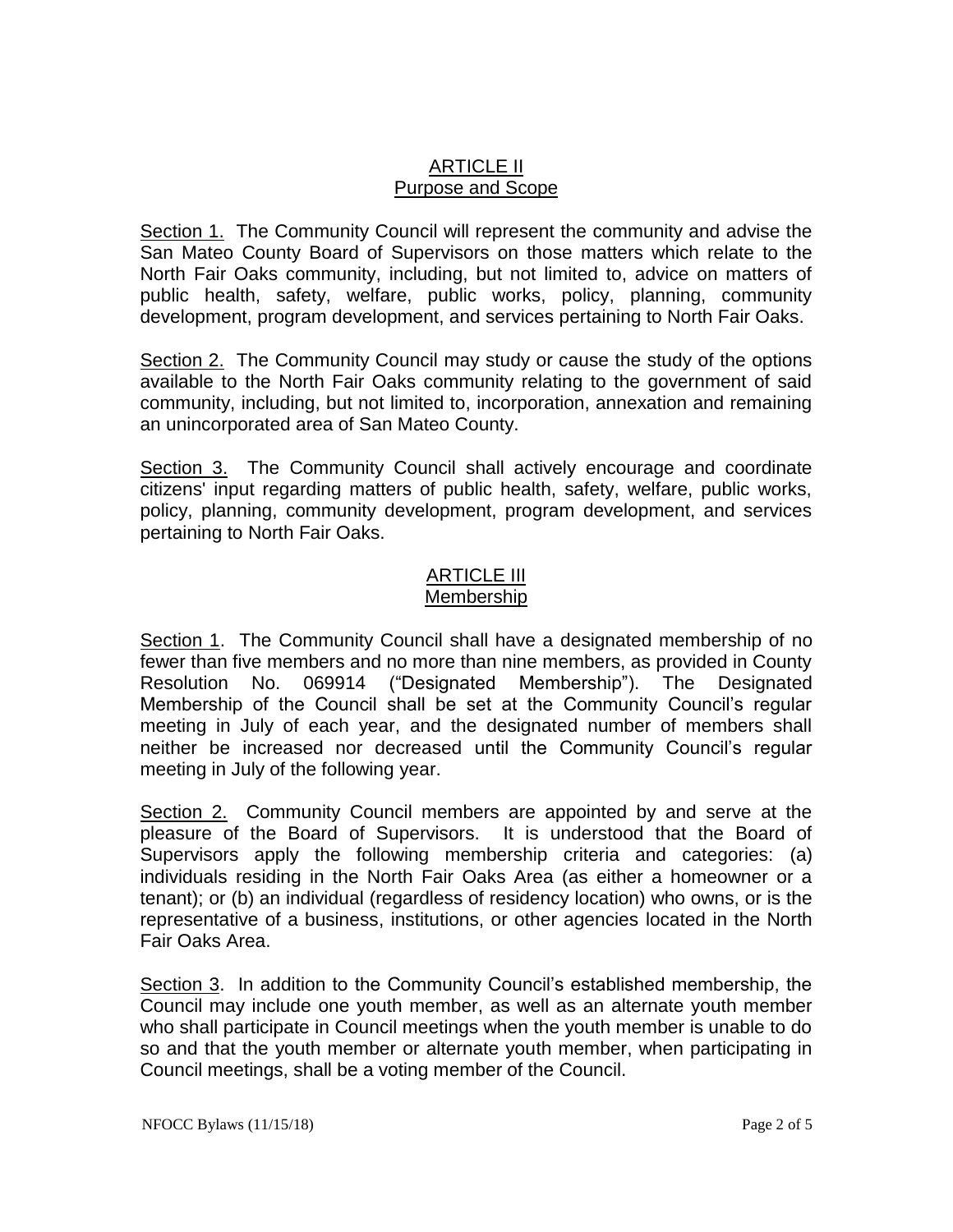# ARTICLE IV **Officers**

Section 1. The officers of the Community Council shall be a Chairperson and a Vice Chairperson. Officers shall be voting members of the Community Council and no member may hold more than one office.

Section 2. The Chairperson of the Community Counsel shall, if present, preside at all meetings of the Community Council and exercise and perform such other powers and duties as may be from time to time assigned to him or her by the Community Council or prescribed by these Bylaws. The Chairperson shall act as a duly authorized representative of the Community Council in all matters in which the Community Council has not formally designated some other person to act.

Section 3. In the absence or disability of the Chairperson, the Vice-Chairperson shall perform all of the duties of the Chairperson, and when so acting shall have all the powers of, and be subject to all of the restrictions upon, the Chairperson.

## ARTICLE V Term and Election of Officers

Section 1. Each officer shall be elected for a term of one year, but shall continue to serve until his or her successor is elected. The annual election of officers is to take place at the second regular meeting of each calendar year. If a quorum of members is not present, it shall take place on the first meeting thereafter at which a quorum is present. There shall be no limit on the number of terms for which a member may serve as an officer.

Section 2. Except as provided in Article VI, Section 7, the election of Officers shall be by simple majority vote of those members present at a duly constituted meeting. In the event that no nominee obtains a majority, all nominees but the two receiving the largest number of affirmative votes shall be removed from consideration and the vote shall be repeated.

Section 3. No Officer shall hold more than one office concurrently.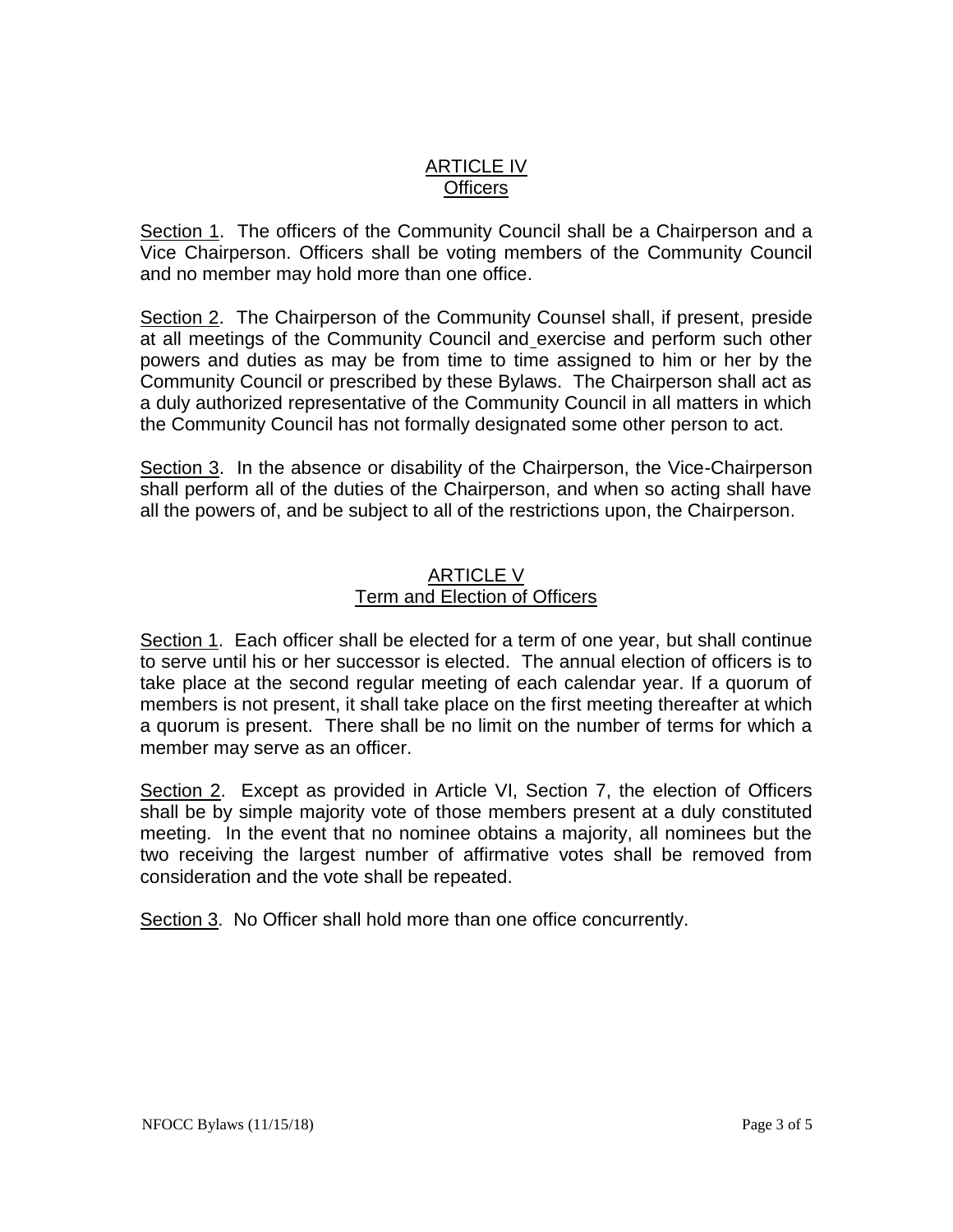### ARTICLE VI Meetings and Quorum

Section 1. Regular meetings of the Community Council shall be held on the fourth (4th) Thursday of each month. All meetings shall begin at 7:00 PM. The regular meeting place of the Community Council shall be the North Fair Oaks Community Center in Redwood City, or at such other places and times as may be determined by a majority vote of the Community Council at a prior noticed meeting.

Section 2. All meetings shall be open to the public.

Section 3. All meetings shall be presided over by the Chairperson.

Section 4. In the absence or disability of the Chairperson, the Vice Chairperson shall preside over meetings of the Community Council and execute all of the duties of the Chairperson.

Section 5. If any meeting shall fall on a legal holiday, said meeting shall be held on the next following Thursday, unless the Community Council, by a majority vote at a previous meeting, decides otherwise.

Section 6. The following definitions shall apply:

"Actual Membership" shall be the Designated Membership (as defined in Article II, Section 1 of these Bylaws) less the number of Vacant Memberships.

"Vacant Membership" means there is no individual serving as that member. By way of example, if there are seven Designated Memberships, but only six individuals have been appointed, then there is one Vacant Membership, thus establishing an Actual Membership of six.

Section 7. A quorum of the Community Council shall be a majority of the Actual Membership. All decisions and actions of the Community Council must be by at least a majority of the quorum present at a meeting; provided however, notwithstanding any other provision of these Bylaws, all decisions and actions of the Community Council shall require no fewer than 3 votes, regardless of the number of Actual Members. By way of example, if the Actual Membership is 5, 3 members constitute a quorum and could conduct a meeting, and 3 (not 2) votes would be required for a decision or action by the Board at such a meeting.

Section 8. Community Council proceedings shall be governed by the most recent version of Rosenberg's Rules of Order.